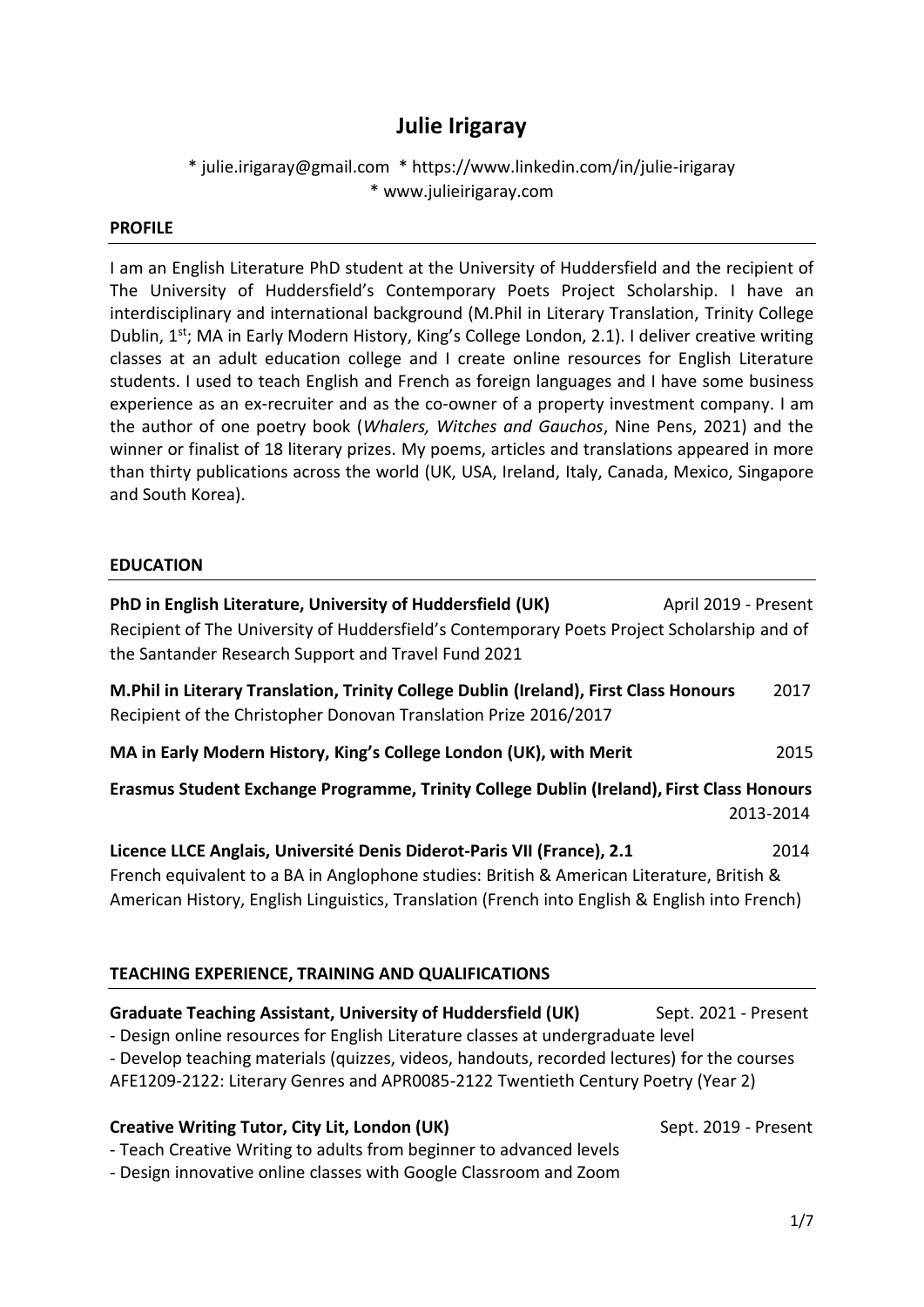- Perform the required administrative duties: taking attendance, providing the team with schemes of work, lesson plans and individual project briefs, etc.

**Teaching Assistant Preparation Programme, University of Huddersfield (UK)** June 2021 - Training in line with the UK Advance Higher Education standards

**English as a Foreign Language and French Teacher, London (UK)** Oct. 2018 - March 2020 - Taught English and French as Foreign Languages to children and adults in private tuition or in international schools

- Delivered learner-centred lessons with an emphasis on speaking and listening skills
- Established clear learning goals for students and assess their progress on a regular basis
- Mixed techniques, activities, materials and interaction patterns to engage & motivate them

# **CELTA (Certificate in Teaching English to Speakers of Other Languages), Kaplan International Dublin, Pass B Oct. 2017**

## **French Language Assistant, Trinity College Dublin (Ireland) Oct. 2013 - May 2014**

- Taught French to a class of beginners via activities such as drama and writing dialogues

- Supported the main teacher throughout her grammar lessons by planning activities
- Helped students improve their communication skills and pronunciation by preparing projects and presentations

## **BUSINESS AND ADMINISTRATIVE EXPERIENCE**

#### **Co-owner and co-manager of a property investment company, SCI AMA ALABA, Boucau (France) SEP EXECUTE:** September 2020 - Present

- Manage a property investment company in collaboration with another business partner
- Purchase and renovate properties
- Supervise the rental of two furnished properties
- Carry out all the administrative and legal duties

# **Trainee Publishing Recruitment Consultant, Atwood Tate, London (UK)** May - Sept. 2018

- Assisted in the recruitment and selection processes by effectively liaising with the

- candidates and internal teams, monitoring responses and applications received
- Coordinated candidate interviews, prepared interview schedules for hiring managers
- Enhanced our social media presence to maximise the company's visibility
- Excellent prioritisation and time management skills with a strong attention to detail

#### **English and French Freelance Translator, Bologna (Italy)** Sept. 2015 - Aug. 2016

- Translated both from and into these languages a wide range of official and technical documents ranging from commercial brochures and websites to texts for literary magazines

- Delivered the best standards under strict deadlines
- Developed a thorough strategy to attract more clients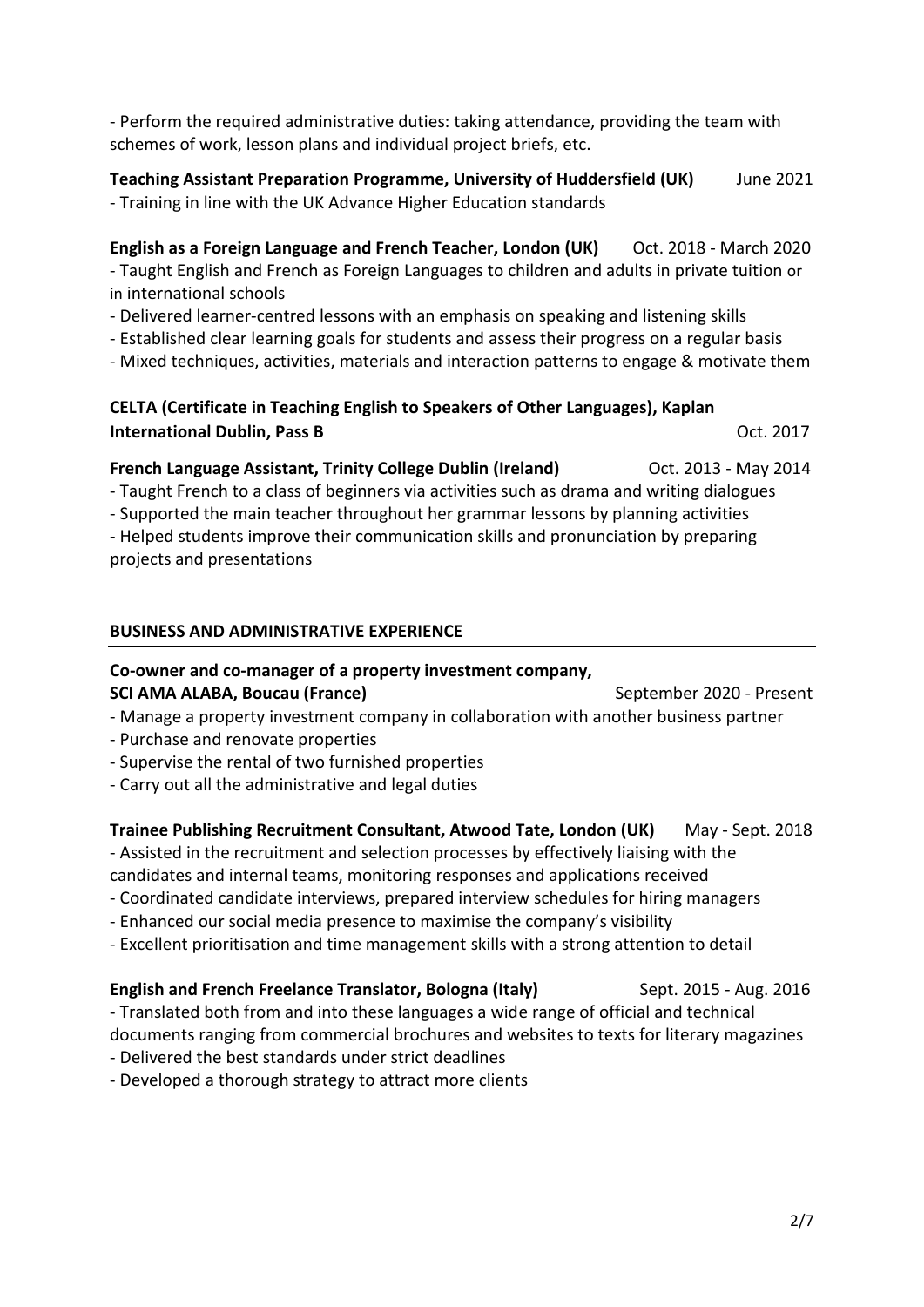#### **PUBLICATIONS**

# **ACADEMIC ARTICLES AND BOOK CHAPTERS**

- "'An English Totem': Constructions of Englishness in Max Porter's *Lanny*" in David Rudrum and Pawel Wojtas (eds.), [publisher and date to be confirmed].
- "'I felt I'd come home': Sylvia Plath and France" in Nicolas Pierre Boileau and Carmen Bonasera (eds.), "The 'Edge' of Sylvia Plath's Critical History: A Reappraisal of Plath's Work, 60 years after", *Revue Electronique d'Etudes sur le Monde Anglophone (E-Rea),*  Spring 2023.
- "Invenzione e 'atlantismo' nella poesia contemporanea in lingua inglese: Julie Irigaray". Five of my poems were translated by Professor Paolo Luca Bernardini, with an introduction by Professor Laura Orsi, *Expressio: Rivista di Linguistica, Letteratura e Comunicazione*, Mimesis Edizioni, vol.5 2021 (Italy), pp.273-294.

# **POETRY**

- One poetry book: *Whalers, Witches and Gauchos* **(Nine Pens, 2021)** 

- Individual poems:
	- *After Sylvia: A Celebration of Sylvia Plath – Nine Arches Press* (UK), August 2022
	- *Magma* (UK), summer 2022
	- *The Rialto* (UK), December 2021
	- *Espressio: Rivista di Linguistica, Letteratura e Comunicazione* (Italy), five poems translated by Professor Paolo Luca Bernardini and with an introduction by Professor Laura Orsi, December 2021
	- *The Worst Best Years: A Student Life Anthology* (UK), September 2021
	- *The Book of Bad Betties: A Bad Betty Press Anthology* (UK), September 2021
	- *The Alchemy Spoon* (UK), August 2021
	- *Atelier of Healing* (Singapore), two poems, August 2021
	- *harana poetry* (UK), two poems, March 2021
	- *Mslexia* (UK), March 2021
	- *Pollux Journal* (USA), February 2021
	- *Ambit Magazine* (UK), October 2020
	- *The Scores* (UK), June 2020
	- *Magma* (UK), April 2020
	- *Stand* (UK), December 2019
	- *The White Review* (UK), November 2019
	- *harana poetry* (UK), June 2019
	- *The Honest Ulsterman* (UK), February 2019
	- *Foreign Literary Journal* (South Korea), February 2019
	- *Light Through the Mist: Shorthand Anthology* (UK), December 2018
	- *Banshee* (Ireland), September 2018
	- *Southword Literary Journal* (Ireland), July-August 2018
	- *Wild Court* (UK), two poems, July 2018
	- *The Best New British and Irish Poets 2018 Anthology* (UK), May 2018
	- *Into the Void* (Canada), April 2018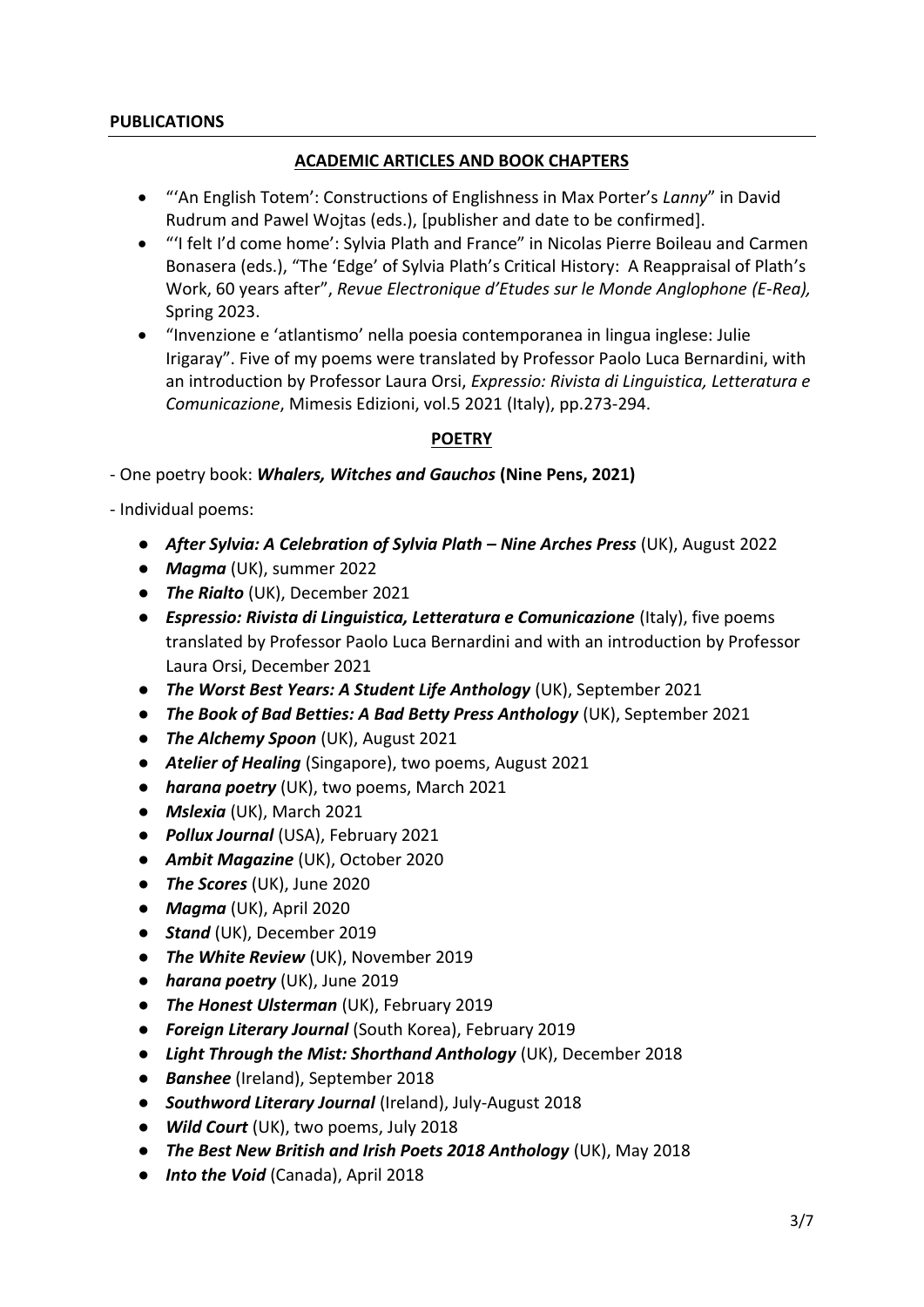- *Ink, Sweat and Tears* (UK), February 2018
- *Skylight 47* (Ireland), November 2017
- *Every Writer* (USA), September 2017
- *Banshee* (Ireland), September 2017
- *The Ofi Press* (Mexico), August 2017
- *Bare Fiction* (UK), April 2017
- *Shearsman* (UK), three poems, April 2017
- *Banshee* (Ireland), March 2017
- *Mslexia* (UK), March 2017
- *Into the Void* (Canada), October 2016
- *Three Drops From A Cauldron* **Samhain Poetry Anthology** (UK), October 2016
- *Molly Bloom* (Ireland), two poems, September 2016
- *Tears in the Fence* (UK), September 2016
- *Southword Literary Journal* (Ireland), August 2016
- *Dream Catcher* (UK), August 2016
- *Quantum Leap* (UK), five poems, August 2016
- *Envoi* (UK), June 2016
- *Quantum Leap* (UK), February 2016

## **REVIEWS**

- Amanda Golden's *Annotating Modernism: Marginalia and Pedagogy from Virginia Woolf to the Confessional Poets* (Abingdon: Routledge, 2020) for *The Modernist Review,* 26th February 2021 (https://bit.ly/33QtxmZ )
- Vahni Capildeo's poetry book *Venus As A Bear*, *Mslexia* (08/04/2018)
- Megan Beech's poetry book *You Sad Feminist*, *Mslexia* (14/09/2017)
- Jacqueline Saphra's poetry book *All My Mad Mothers*, *Mslexia* (19/06/2017)

# **ARTICLES**

- "Nepotism, Populism and Conservatism: the Real Challenges of the French Presidential Elections", *The University Times* (04/04/2017, in print)
- "An Evening of Musical Translation at Trinity's Centre for Literary Translation", *The University Times* (15/03/2017), online [<http://www.universitytimes.ie/2017/03/an](http://www.universitytimes.ie/2017/03/an-evening-of-musical-translation-at-trinitys-centre-for-literary-translation/)[evening-of-musical-translation-at-trinitys-centre-for-literary-translation/>](http://www.universitytimes.ie/2017/03/an-evening-of-musical-translation-at-trinitys-centre-for-literary-translation/))
- "Reflections of A Citizen of Nowhere", *College Green Magazine* (06/03/2017, in print and online [<http://www.collegegreenmagazine.com/#reflections>](http://www.collegegreenmagazine.com/#reflections))
- "Ongi Etorri Euskal Herrira: Welcome to the French Basque Country", *The University Times* (20/02/2017, in print and online < [http://www.universitytimes.ie/2017/08/a](http://www.universitytimes.ie/2017/08/a-crucible-of-cultures-the-basque-country-offers-art-culture-and-colour/)[crucible-of-cultures-the-basque-country-offers-art-culture-and-colour/](http://www.universitytimes.ie/2017/08/a-crucible-of-cultures-the-basque-country-offers-art-culture-and-colour/) >)
- "Not the Biggest Fan of Christmas? Take Inspiration from the French", *The University Times* (23/12/2016, in print and online [<http://www.universitytimes.ie/2016/12/not](http://www.universitytimes.ie/2016/12/not-the-biggest-fan-of-christmas-take-inspiration-from-the-french/)[the-biggest-fan-of-christmas-take-inspiration-from-the-french/>](http://www.universitytimes.ie/2016/12/not-the-biggest-fan-of-christmas-take-inspiration-from-the-french/))
- "Bringing Poetry to the People, Patti Smith Speaks to the Hist", *The University Times* (04/11/2016, online [<http://www.universitytimes.ie/2016/11/bringing-poetry-to](http://www.universitytimes.ie/2016/11/bringing-poetry-to-the-people-patti-smith-speaks-to-the-hist/)[the-people-patti-smith-speaks-to-the-hist/>](http://www.universitytimes.ie/2016/11/bringing-poetry-to-the-people-patti-smith-speaks-to-the-hist/))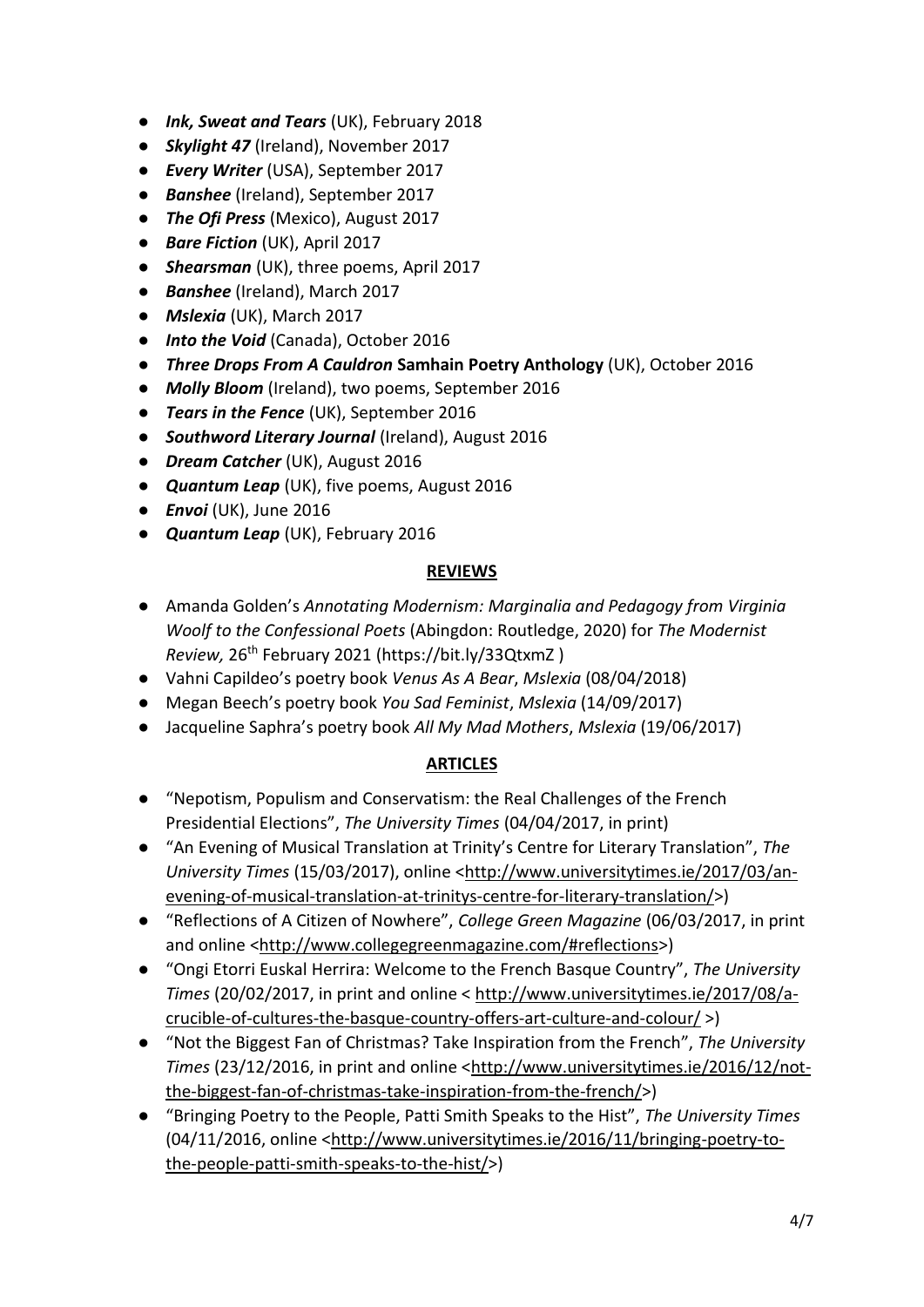● "Why You Have (Almost) Never Heard of the Nobel Prize Before", *The University Times* (01/11/2016, in print)

# **CONFERENCES AND TALKS**

**Presenter, 9th International Ted Hughes Society Conference, University of Huddersfield (UK)** 7 th -9 th September 2022

- Presented a paper entitled: "Ted Hughes's Depiction of Spain and France in *Birthday Letters*"

#### **Presenter, Congrès de l'Association Française d'Études Américaines, Université Bordeaux Montaigne** (France)  $31<sup>st</sup>$  May-3<sup>rd</sup> June 2022

- Presented a paper entitled: "'An old-fashioned American' with 'a British tempo': Sylvia Plath, England and her Transnational Identity"

**Presenter, Sylvia Plath and Trans-Atlanticism Symposium, Aristotle University of Thessaloniki and Fulbright Foundation** (Greece) 20th May 2022

#### **Co-organiser, chair and presenter - The "Sylvia Plath Across the Century"**  conference 11<sup>th</sup>-12<sup>th</sup> March 2022

- Organised with two other PhD students an online conference made up of 200 attendees and participants from Australia, India, South Africa, Brazil, USA, Canada, UK, Ireland, France, Spain, Italy, Germany, the Czech Republic, Hungary, Macedonia, Slovakia, Russia and Sweden - Selected the conference abstracts, created thematic panels, wrote the conference

- description, contacted the participants, designed the schedule according to their time zones
- Supervised IT issues and the technicalities of the online conference
- Chaired four panels and discussions
- Presented a paper entitled: "Sylvia Plath as a Student and Reader of French Literature"

#### **Participant, CELCE Poetry and Nature 3 workshop, University of Leeds (UK)** 20th Oct. 2021

- Gave a poetry reading and discussed the Basque language and culture at the Centre for Endangered Languages, Cultures and Ecosystems

# **Participant, The American Conference for Irish Studies 2021**

**Virtual Conference** 

<sup>nd</sup>- 5<sup>th</sup> June 2021

- Presented a paper entitled "'In Ireland I feel I may find my soul': Sylvia Plath and Ireland"

# **Participant, The Sylvia Plath Zoomposium II** 6

 $6<sup>th</sup>$  June 2020

- Gave an individual presentation on my research to a panel of Sylvia Plath scholars

# **COURSES TAUGHT AT THE CITY LIT INSTITUTE**

- HWXXX: Writing the Poetry of Protest (February 2023)
- HW623: The Prose Poem: A Taster (February 2022)
- HW583: Writing the body in poetry (November 2021)
- HW584: Women poets writing women's experiences (November 2021)
- HW311: Poetry workshop: Intensive (Spring 2021 and 2022)
- HW298: Poetry workshop: Intensive (Winter 2021 and 2022)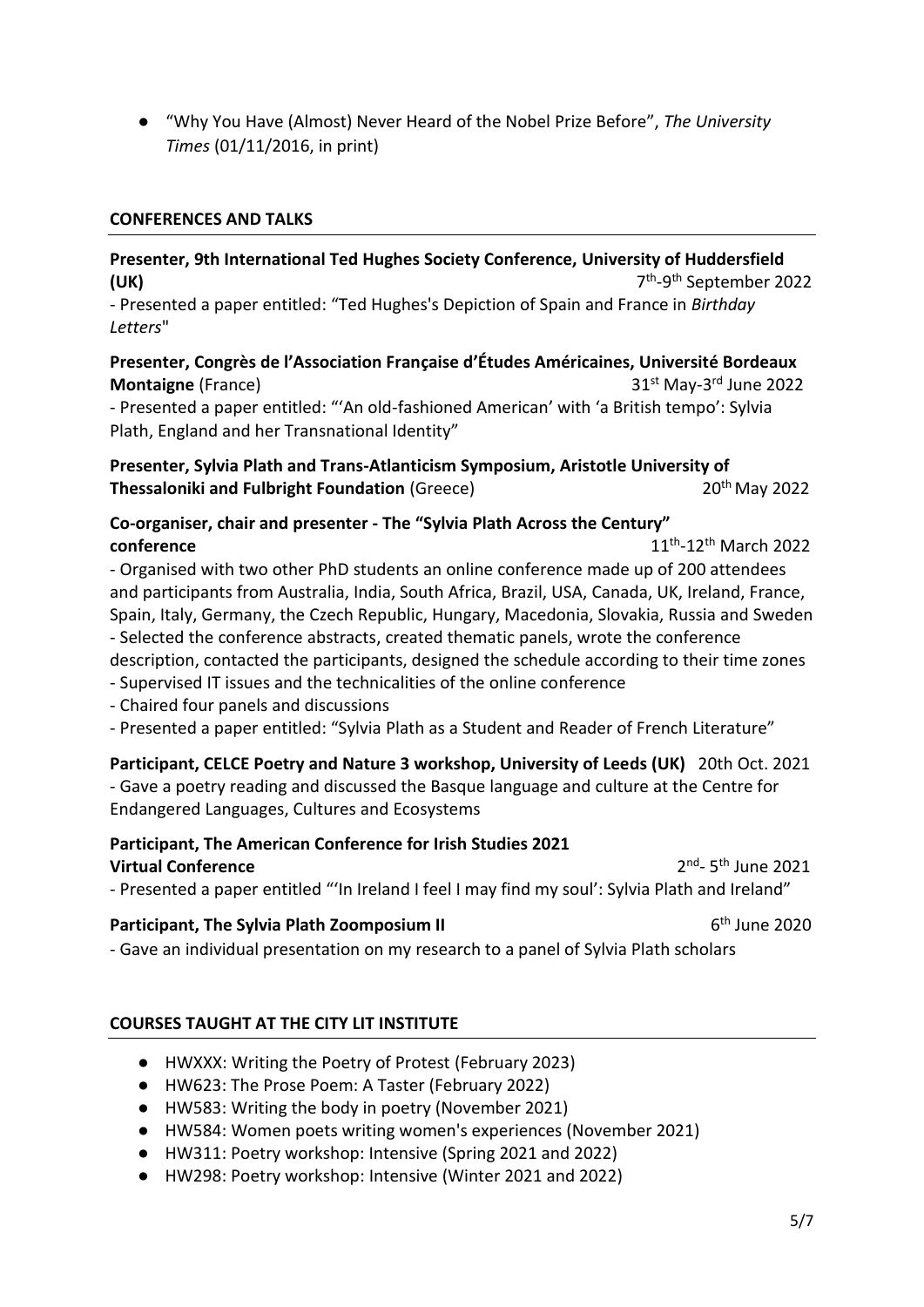- HW040: Ways into Poetry (Winter 2021)
- HW304: Poetry workshop: Intensive (Autumn 2020 and 2021)
- HW312: A Taste of Poetry (September 2020 and 2021)
- HW189: Ways into Poetry (Autumn 2019 and 2020)

# **PRIZES, GRANTS AND FELLOWHIPS**

#### **ACADEMIC PRIZES, GRANTS AND FELLOWSHIPS**

- Recipient of **the Santander Research Support and Travel Fund 2021**
- Recipient of **The University of Huddersfield's Contemporary Poets Project Scholarship** 2019, 2020, 2021
- Recipient of the **Christopher Donovan Translation Prize 2016/2017** (Trinity College Dublin, Ireland)

# **LITERARY PRIZES**

- **The Verve Poetry Festival Competition 2022** (UK): commended
- **The Mslexia Women's Poetry Prize 2020** (UK): longlisted
- **The Ambit Magazine Poetry Competition 2020** (UK): commended
- **Indigo-First Pamphlet Competition 2020** (UK): longlisted pamphlet
- **Geoff Stevens Memorial Poetry Prize 2020** (UK): commended pamphlet
- **The Jane Martin Poetry Prize 2020** (UK): shortlisted
- **The White Review Poet's Prize 2019** (UK): shortlisted
- **Fool for Poetry International Chapbook Competition 2019** (Ireland): com. pamphlet
- **The PBS & Mslexia Women's Poetry Prize 2019** (UK): longlisted
- **The Cinnamon Pencil Competition 2019** (UK): longlisted
- **The 2017/2018 New Poets Prize** (UK): shortlisted collection
- **The Mairtín Crawford Poetry Award 2018** (UK): shortlisted
- **The 2018 Winchester Writers' Festival Poetry Prize** (UK)**:** Second Prize Winner
- **The 2017 Over the Edge New Writer of the Year** (Ireland): shortlisted
- **The Yeovil Poetry Prize 2017** (UK)**:** shortlisted and longlisted
- **The 2017 Winchester Writers' Festival Poetry Prize** (UK)**:** Third Prize Winner
- **The London Magazine Poetry Prize 2016** (UK): shortlisted
- **The Blackwater International Poetry Competition 2016** (Ireland)**:** shortlisted

#### **MEMBERSHIPS**

**The Sylvia Plath Society American Conference for Irish Studies** 

**Association Française d'Études Américaines The Ted Hughes Society** 

#### **LANGUAGES AND ADDITIONAL SKILLS**

**French:** native speaker **English:** bilingual **Italian:** intermediate **Spanish:** intermediate

**Computer skills** Zoom, Google Classroom, Word, Excel, PowerPoint, LinkedIn